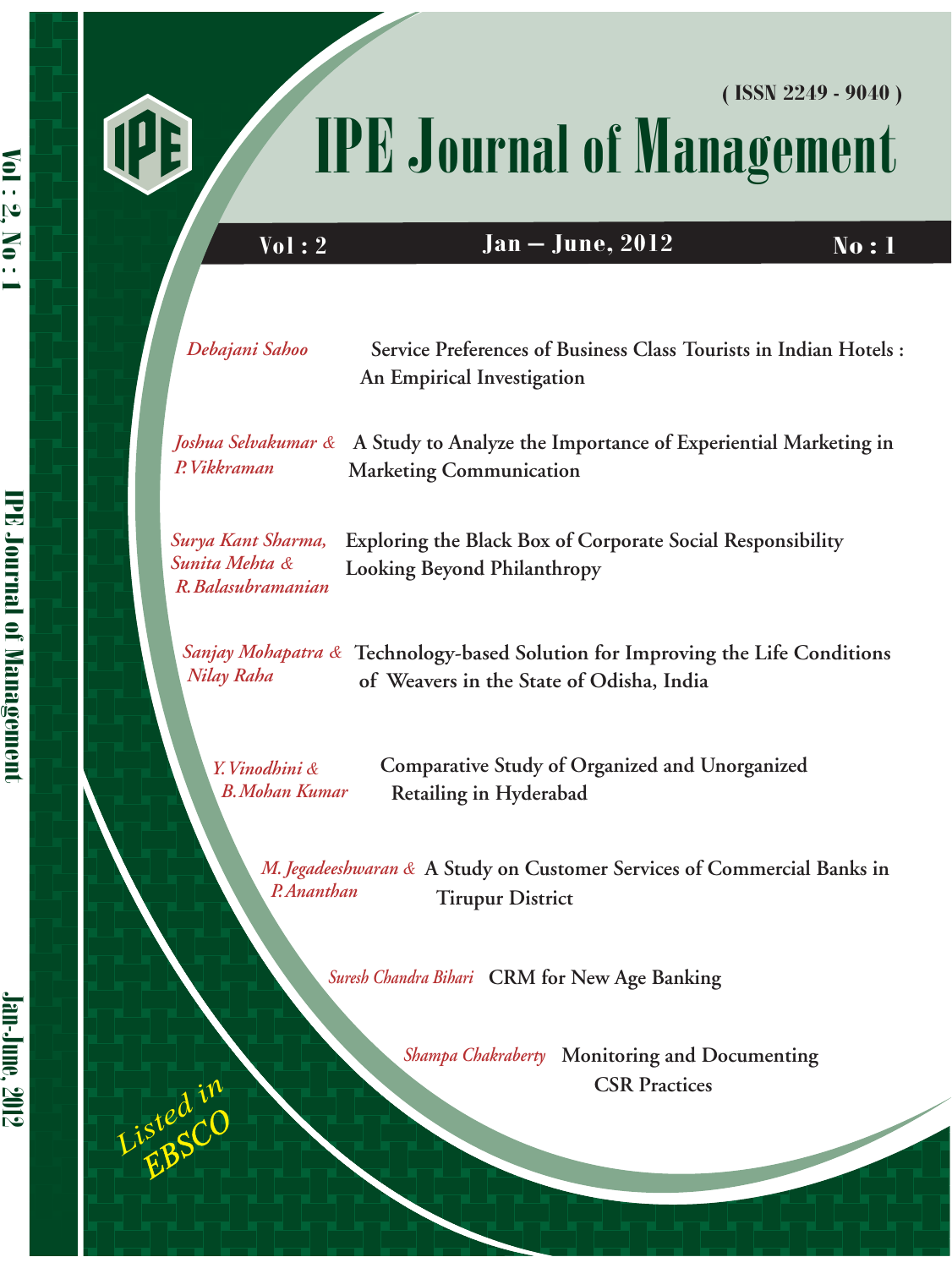# IPE Journal of Management

|                        | Vol: 2<br>Jan - June, 2012<br><b>No:1</b>                                                               |  |  |
|------------------------|---------------------------------------------------------------------------------------------------------|--|--|
| <b>Contents</b>        |                                                                                                         |  |  |
| <b>Research Papers</b> |                                                                                                         |  |  |
| $\star$                | Service Preferences of Business Class Tourists in Indian Hotels :<br>An Empirical Investigation         |  |  |
|                        |                                                                                                         |  |  |
| $\star$                | A Study to Analyze the Importance of Experiential Marketing in<br><b>Marketing Communication</b>        |  |  |
|                        |                                                                                                         |  |  |
| $\star$                | Exploring the Black Box of Corporate Social Responsibility<br>Looking Beyond Philanthropy               |  |  |
|                        | Surya Kant Sharma, Sunita Mehta & R.Balasubramanian  39                                                 |  |  |
| $\star$                | Technology-based Solution for Improving the Life Conditions of<br>Weavers in the State of Odisha, India |  |  |
|                        |                                                                                                         |  |  |
| $\star$                | Comparative Study of Organized and Unorganized<br>Retailing in Hyderabad                                |  |  |
|                        |                                                                                                         |  |  |
| ★                      | A Study on Customer Services of Commercial Banks in<br><b>Tirupur District</b>                          |  |  |
|                        |                                                                                                         |  |  |
| ★                      | <b>CRM</b> for New Age Banking                                                                          |  |  |
|                        |                                                                                                         |  |  |
| ★                      | <b>Monitoring and Documenting CSR Practices</b>                                                         |  |  |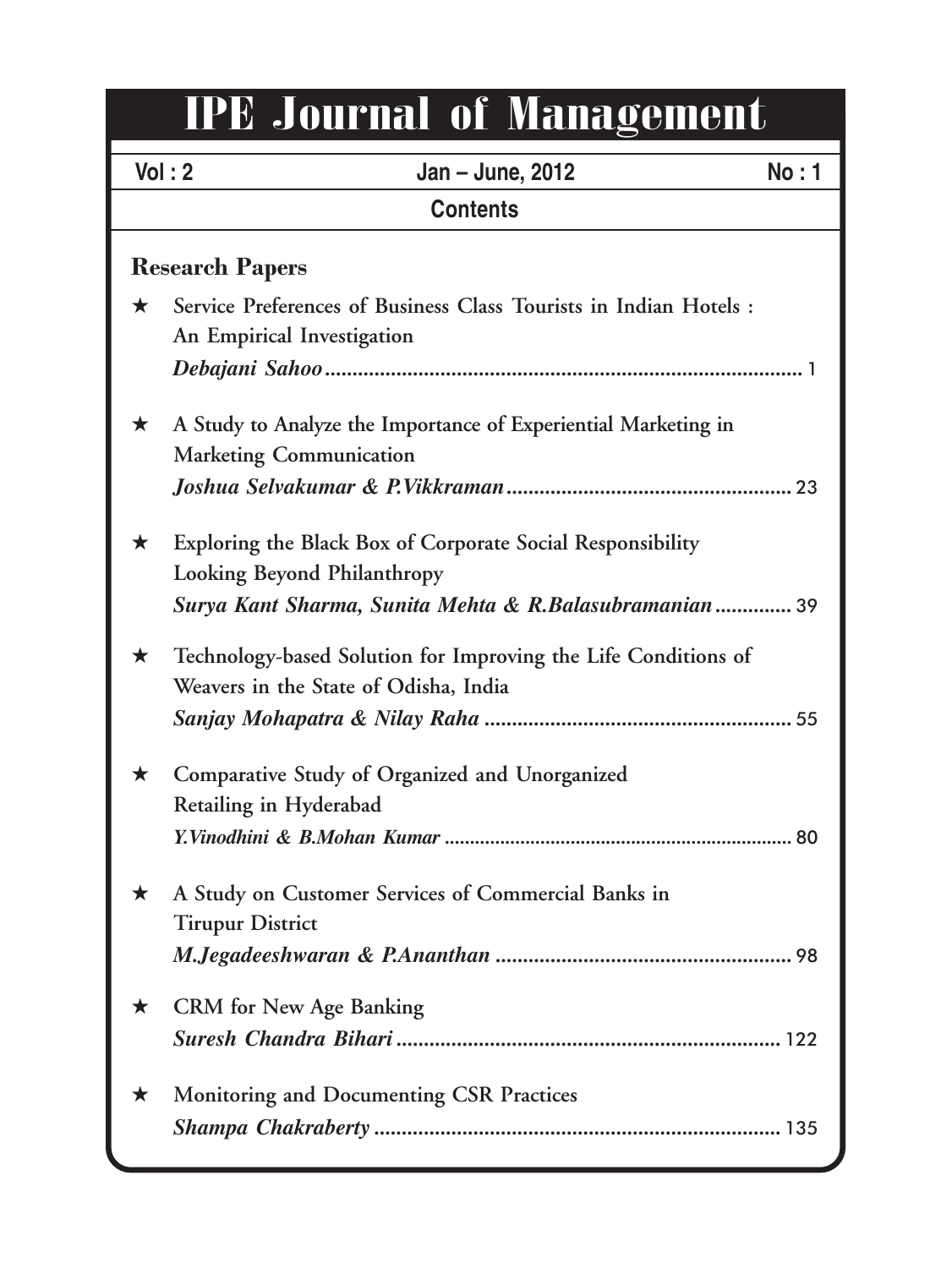#### *Service Preferences of Business Class Tourists in Indian Hotels :* Service Preferences of Business Class Tourists in Indian Hotels : An Empirical Investigation

*Debajani Sahoo\**

*This paper explores the important dimensions of service preferences of business guests from the hospitality industry. It tests the hypotheses developed with the data from the Indian hospitality industry, which focuses on the services, leads to satisfaction of the business guests in star hotels. It also highlights the service preferences of business guests with their crosssectional demographic variables leading to overall satisfaction and examines what importance business guests attached to rate various services. A questionnaire with five-point Likert scale was applied to measure the guests satisfaction. The data is analyzed using Statistical Package for the Social Sciences by employing multiple regression, ANOVA and T-test. The findings suggest that relationship practices with personal touch in services lead to customer satisfaction and loyalty. From the demographic data analysis it was found that demographic crosssectional variables did not have any significant impact on business guests overall satisfaction. This paper includes the conceptual development of a relationship between hoteliers and frequent business guests and its impact on customer satisfaction.*

**Keywords :** CRM, Customer Satisfaction, Hotel Industry, Loyalty, Service Preference.

#### **Introduction**

The enormous growth and competitive activity within the service sector today is demanding a need for new approaches to marketing. Traditional marketing developed within the industrial and consumer goods markets, having prominence on the four Ps—product, price, promotion and place—cannot provide a complete answer for developing appropriate competitive strategies within the service sector. A distinguishing feature of services is the role of people. Relationships are forming new bases for achieving competitive advantage in the changing business

scenario, which are essential to create a satisfying, pleasurable and memorable customer experience. Businesses today feel the necessity to constantly serve their customers for long-run sustainability. Therefore, companies are monitoring and directing all the functional departments towards one goal—customer retention and customer delight. Customer Relationship Management (CRM) is the simple tool for that in this 21<sup>st</sup> century. Retaining all customers would not be a good idea for any business. In contrast, allowing the

*<sup>\*</sup> Dr.Debajani Sahoo, Assistant Professor, IBS Hyderabad, Dontanapalli, Shankarpally Road, Hyderabad.*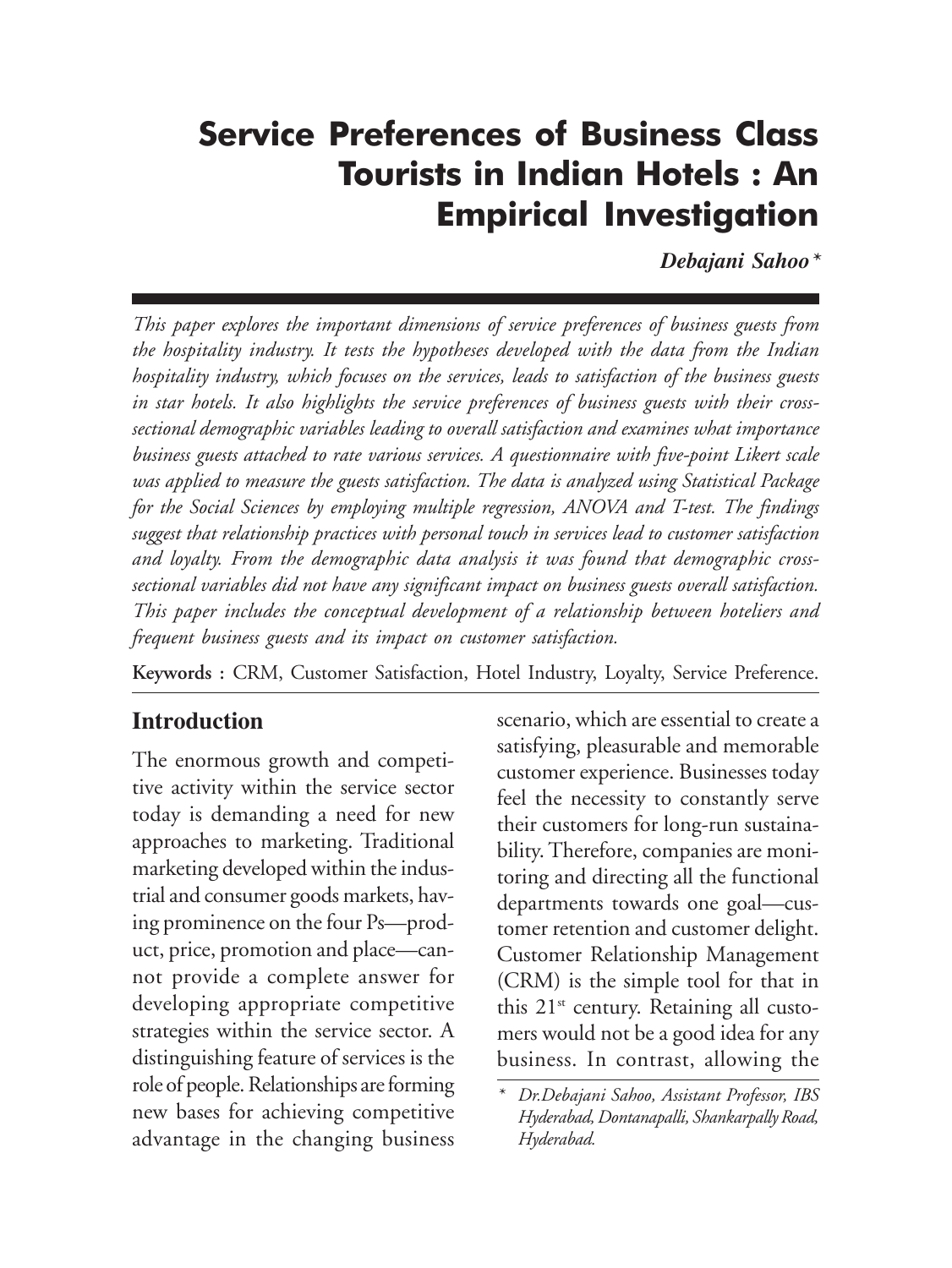# *Marketing Communication* A Study to Analyze the Importance of Experiential Marketing in Marketing Communication

*Joshua Selvakumar\* & P.Vikkraman\*\**

*The research is an attempt to analyze the essence of experiential marketing in marketing communication through the consumers of shampoo, a fast moving consumer good with stiff competition where 'experience' of the consumer influences his loyalty towards the brand. From the study it was found that experiential marketing plays a vital role in marketing communications.*

**Keywords :** Experiential Marketing, Anova, Chi-Square Test, Marketing Communication.

#### **Introduction**

Experiential Marketing (XM) is a new approach for the branding and information age. It deals with customer experiences and is quite different from traditional forms of marketing, which focus on functional features and benefits of the products. For some, XM is a revolutionary concept that allows marketers to move beyond the traditional 'feature and benefit' approach and focus on creating fresh connections between brands and consumers—increasing sales as a result of having customers relate better to what we market and who we are as a company. For others, it is a concept as old as time—the more people know and understand us and our product, the more likely they are to buy from us. Marketers are always very proud of saying that you have to pay attention to the customer, but what marketers are actually doing is they often

start with the product and its functional features and benefits. XM takes the customer seriously and understands the customer experience. Traditional marketing views consumers as rational decision-makers who care about functional features and benefits. In contrast, experiential marketers view consumers as rational and emotional human beings who are concerned with achieving pleasurable experiences. Five different types of experiences or Strategic Experiential Modules (SEMs), that marketers can create for customers are : sensory experiences, affective experiences, creative cognitive experiences, physical experiences, behaviours and lifestyle and relating to a reference group or culture. The ultimate goal of XM is to create

*<sup>\*</sup> Joshua Selvakumar, Assistant Professor, PSG Institute of Management, Coimbatore, Tamil Nadu.*

*<sup>\*\*</sup> Dr.P.Vikkraman, Associate Professor, Anna University, Coimbatore, Tamil Nadu.*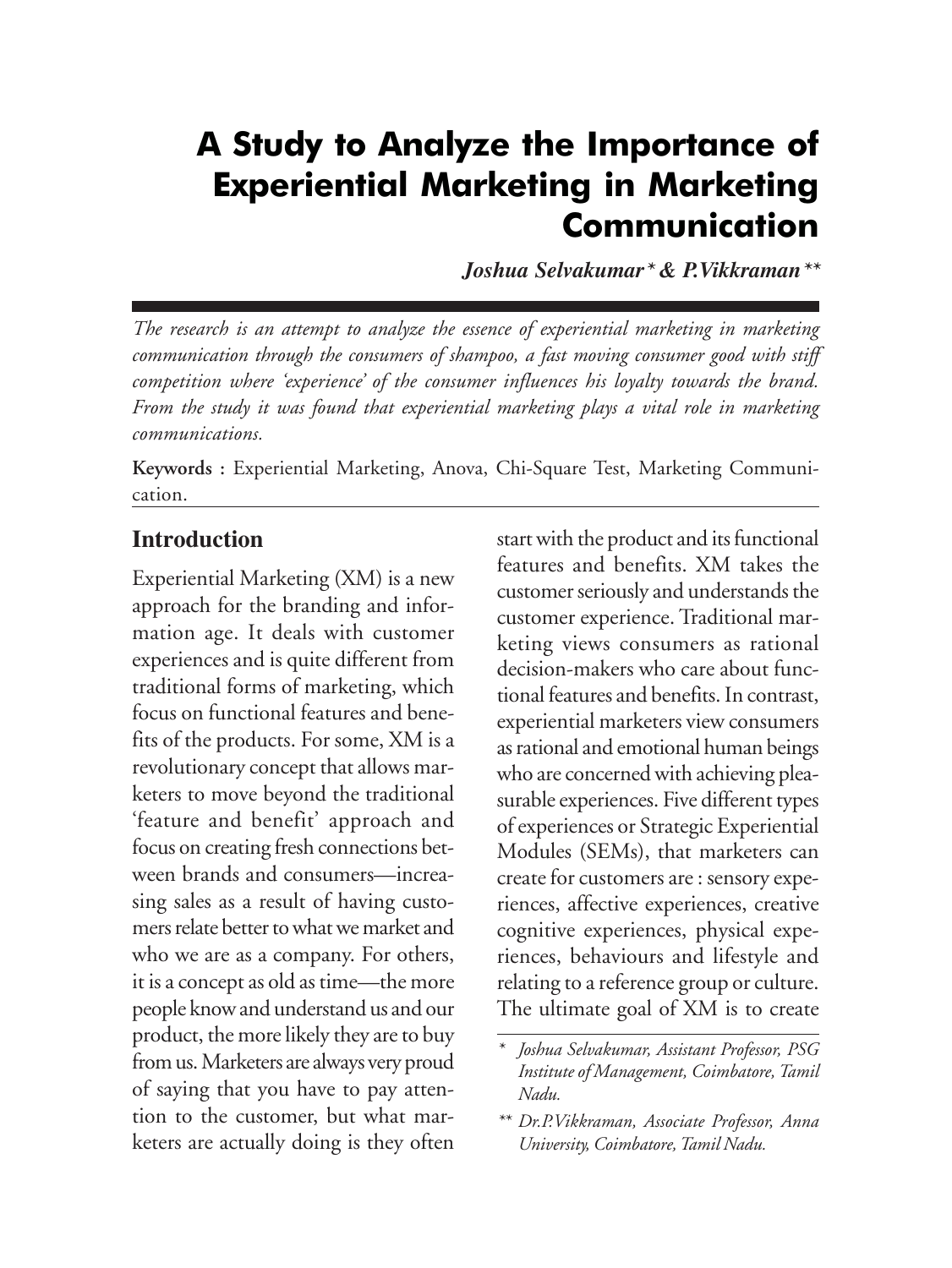# **Exploring the Black Box of Corporate** Social Responsibility Looking Beyond Philanthropy

*Surya Kant Sharma\*, Sunita Mehta\*\* & R.Balasubramanian\*\*\**

*The paper carries out a review of the current understanding of the meaning of Corporate Social Responsibility (CSR) and its direct relationship with sustainability. The argument forwarded by the authors is that these traditional philanthropic activities cannot be termed as CSR and that the actions by firms towards social service should not be regarded as being socially responsible by various stakeholders. A more important issue that emerges is that as the firm goes about doing business, it should be concerned about sustainability and ethics and in the process, also comply with the various environmental and social regulatory legislations. While some researchers were found to argue in favour of more regulations and harsher legal sanctions, others seek a partnership role for firms with the state. This research study is based on review of literature available on PROQUEST, EBSCO, Emerald and JSTOR databases. Using the secondary data, the paper finds that though businesses are more responsible today and are contributing in addressing the challenge of sustainability by paying attention to their social responsibilities and also by reducing their environmental impacts, there still remains a limitation of incorporating CSR in their strategic framework, thus posing a challenge for the entire movement of corporate responsibility.*

**Keywords :** Philanthropy, Corporate Social Responsibility, Corporate Citizenship, Corporate Sustainability, Inclusive Growth, Sustai-nable Growth.

*"In a free enterprise, the community and environment are not just another set of stakeholders in business, but are in fact, the very purpose of our existence".*

 *– J.N.Tata (Founder of Tata Steel)*

#### **Introduction**

While the social responsibility of a firm, also called as Corporate Social Responsibility (henceforth, CSR), has been debated for decades (McWilliams *et al.,* 2006), its efficacy is still measured by its financial bottom line instead of return benefit to the firm through benefit to the society and environment.

- *\* Wing Commander Surya Kant Sharma, Chief Operations Officer, Air Force Station, Hakimpet, Hyderabad, Andhra Pradesh.*
- *\*\* Prof.Sunita Mehta, Associate Professor, Vishwa Vishwani Institute of Systems and Management, Hyderabad.*
- *\*\*\* R.Balasubramanian, Doctoral Scholar, Organization Behaviour, XLRI School of Business & Human Resources, Jamshedpur, India.*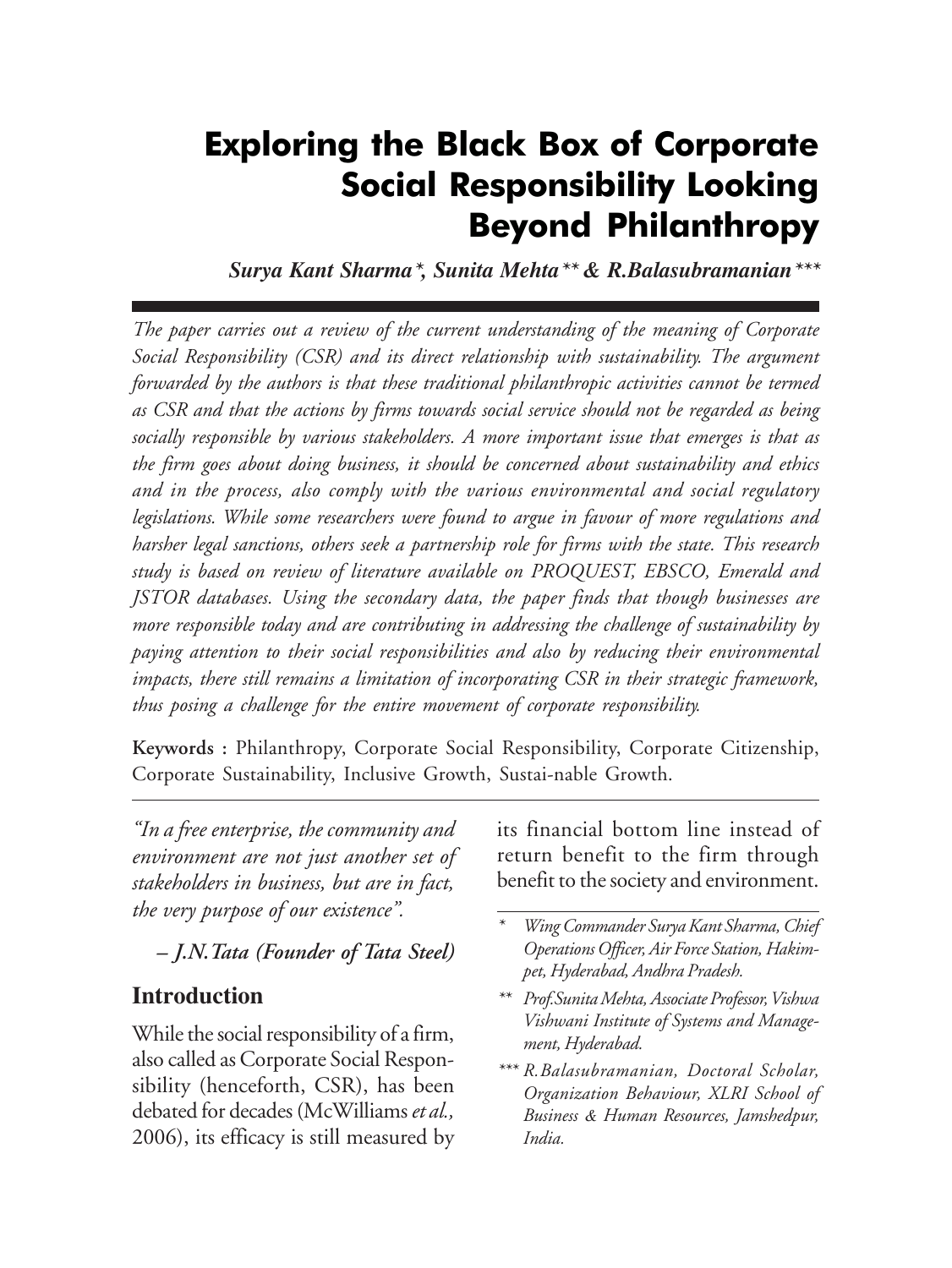## **Technology-based Solution for Improving** the Life Conditions of Weavers in the State of Odisha, India

*Sanjay Mohapatra\* & Nilay Raha\*\**

*The paper proposes a technology-based low-cost solution for weavers in the state of Odisha, India. This solution will help them address issues related to their business and help improve their lifestyle through easy access to information. This research study is based on the primary survey where data were collected from western and eastern Odisha and analysis of existing literature on subsidized schemes available from the Government of India. The scope was limited to the weaving community in Odisha only. This study reveals the grass-root reality of the present condition of the weavers of Odisha. Despite the fact that Indian economy is growing at a faster pace, the condition of the weavers remained same or in many cases deteriorated over a period of time because of the inability to upgrade the machines or switch over to newer technology, inability to access adequate financial services and lack of proper information about the market of handloom items which leads to demeaning of the bargaining power of the weavers. The paper, using statistical analysis, finds the root cause of the social issues in the weavers' community and proposes models for using ICT for betterment of their lives. Since a low-cost solution is proposed, it can be implemented in other states as well.*

**Keywords :** Weavers, ICT, Technology Solution, Low-cost Solution.

#### **Introduction**

India's textile industry has been instrumental in contributing to the country's total industrial output by a substantial percentage. Many countries now outsource India's inexpensive and skilled workforce, designing expertise, production base of raw materials, yarn and fabrics, thereby providing an employment opportunity to nearly 35 million people of whom a substantial portion comprises of disadvantaged sections of the society and women. Since there is an immense potential of export earnings, the perception of Financial Institutions (FIs) has changed a lot over a period of years and they are coming forward to lend credit at a lower interest rate.

According to a study done by Credit Rating Information Services of India Limited (CRISIL) by 2010, India would be having a textile market and apparel industry worth \$85 billion of which \$45 billion would be from domestic market and the remaining \$40 billion

*<sup>\*</sup> Dr.Sanjay Mohapatra, Xavier Institute of Management, Bhubaneswar, Odisha.*

*<sup>\*\*</sup> Nilay Raha, Research Student, Xavier Institute of Management, Bhubaneswar, Odisha.*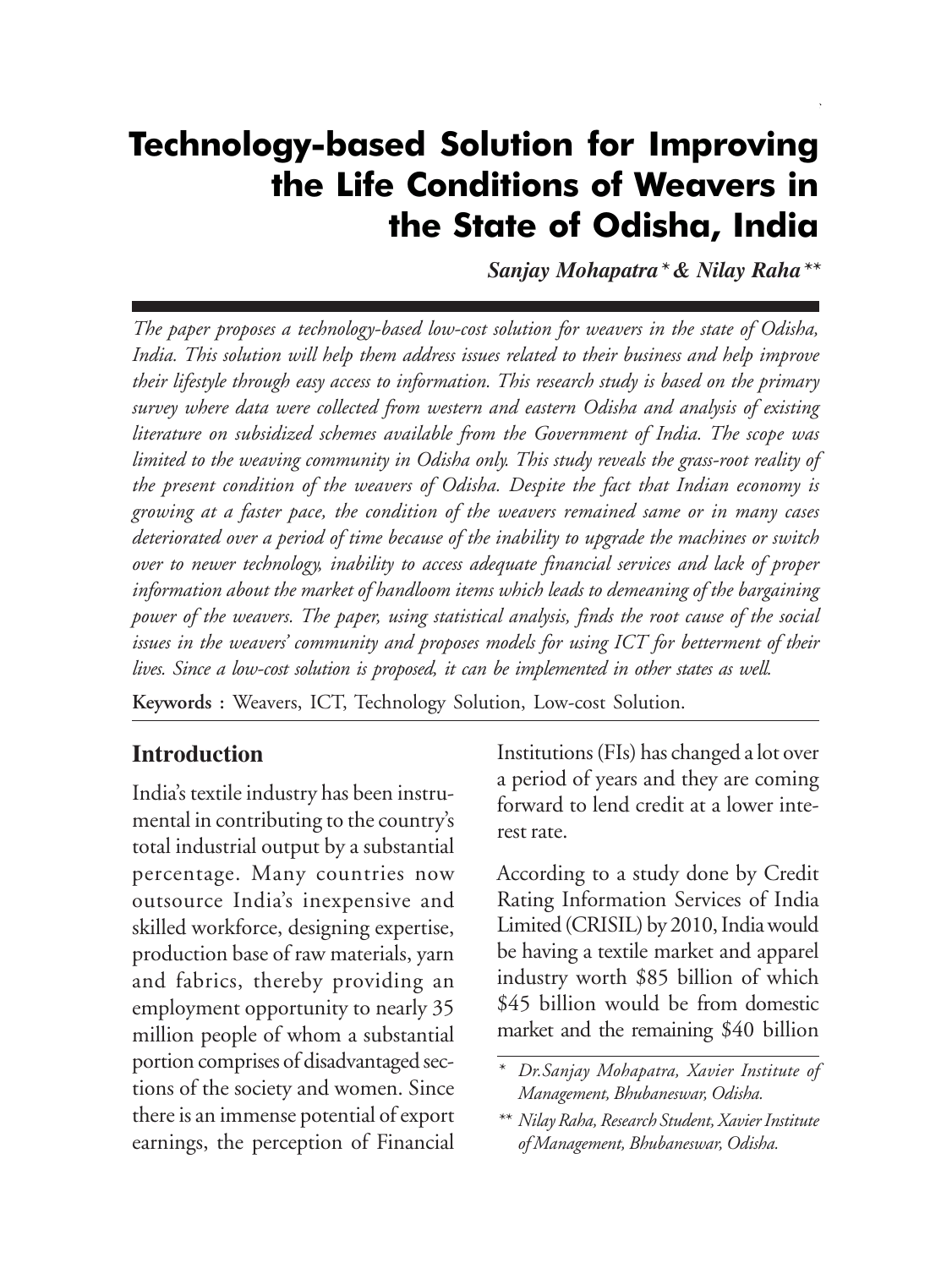# **Comparative Study of Organized and** Unorganized Retailing in Hyderabad

*Y.Vinodhini\*& B.Mohan Kumar\*\**

*The world of retail merchandising has come a long way since the days when general stores that stocked everything from groceries to stationery and small shops that sold limited varieties of products, reigned supreme. There is a movement now from the unorganized to the organized sector. There are now more modern retail formats such as supermarkets and malls. Several companies are setting up exclusive showrooms and large format stores such as Westside and several others are expanding. The whole concept of shopping has altered in terms of format and consumer buying behaviour, ushering in a revolution in shopping in India. This paper explores the organized and unorganized retailing in India and makes a comparative study through empirical approach and uses statistical tools to analyze the data such as percentages, averages and Anova for testing the hypothesis.*

**Keywords :** Retail Format, Organized Sector, Retail Merchandising, Buying Behaviour, Unorganized Retailing.

#### **Introduction**

#### *Organized Retailing*

Organized retailing refers to trading activities undertaken by licensed retailers, that is, those who are registered for sales tax, income tax, etc. These include the corporate-backed hypermarkets and retail chains and also the privatelyowned large retail businesses.

#### *Unorganized Retailing*

Unorganized retailing refers to the traditional formats of low-cost retailing, for example, the local kirana shops, owner-operated general stores, paan/ beedi shops, convenience stores, handcart and pavement vendors, etc.

The world of retail merchandising has come a long way since the days when general stores that stocked everything from groceries to stationery and small shops that sold limited varieties of products, reigned supreme. There is a movement now from the unorganized to the organized sector. There are now more modern retail formats such as supermarkets and malls. Several companies are setting up exclusive showrooms and large format stores such as Westside and several others are expanding. The whole concept of shopping has altered in terms of format and consumer buying behaviour, ushering in a revolution in shopping in India.

*<sup>\*</sup> Dr.Y.Vinodhini, Professor & Principal, Al-Qurmoshi Institute of Business Management, Hyderabad.*

*<sup>\*\*</sup> B.Mohan Kumar, Associate Professor, St. Pauls College of Management & IT, Turkayamjal, R.R. District.*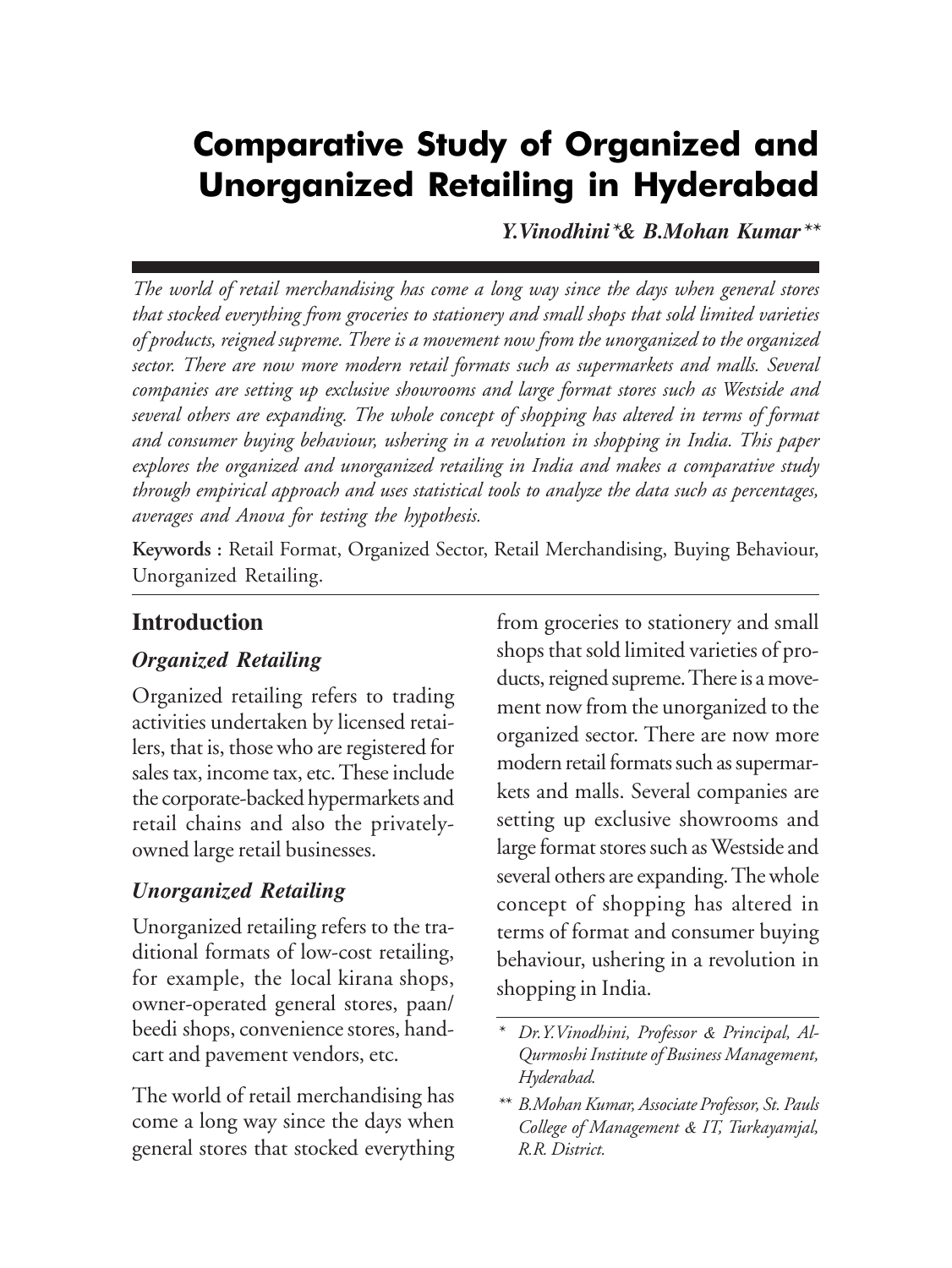# **A Study on Customer Services of** Commercial Banks in Tirupur District

*M.Jegadeeshwaran\* & P.Ananthan\*\**

*Service and service industry has been the most important characteristics of modern life. In a service industry like banking, customers would continue to be the principal factor and customer service would be one of the factors for improving profitability. Customer service is complex in nature and dynamic in action and approach. The present study aims to analyze the customer services of commercial banks in Tirupur District, Tamilnadu. It concentrates on the various banking services and attitude of customers regarding various services provided by the commercial banks. This research study is based on the primary survey where data were collected from customers residing in the study area. The customers are classified based on sex, education status and employment status. A majority of the customers have savings account and the main purpose to open an account is for the purpose of savings. Garret ranking indicates that 'convenience and necessity' are the main reasons persuading the customers for having an account in a particular branch of commercial banks. On the basis of the mean score calculated for the awareness of customer services of commercial banks, the deposit services got the first rank followed by the loan services, technology services, miscellaneous services and agency services in the public and private sector banks.*

**Keywords :** Banking Services, Customer Perception, Awareness, Satisfaction, Problems.

#### **Introduction**

Service and service industry have been the most important characteristics of modern life. In a service industry like banking, customers would continue to be the principal factor and customer services would be one of the factors for improving profitability. Customer service is complex in nature and dynamic in action and approach. Banking is essentially a high contact service industry and there is a close interaction between service providers and customers in the traditional banking scenario.

The customer service means the generation of a range of services designed to meet not only the present needs of the customers, but also the future demand of the potential and prospective customers. The customer service is gaining importance in the world of growing competition, technological advancement, expanding world markets,

*<sup>\*</sup> Dr.M.Jegadeeshwaran, Assistant Professor, Department of Commerce, Bharathiar University, Coimbatore.*

*<sup>\*\*</sup> P.Ananthan, Ph.D Research Scholar, Department of Commerce, Bharathiar University, Coimbatore.*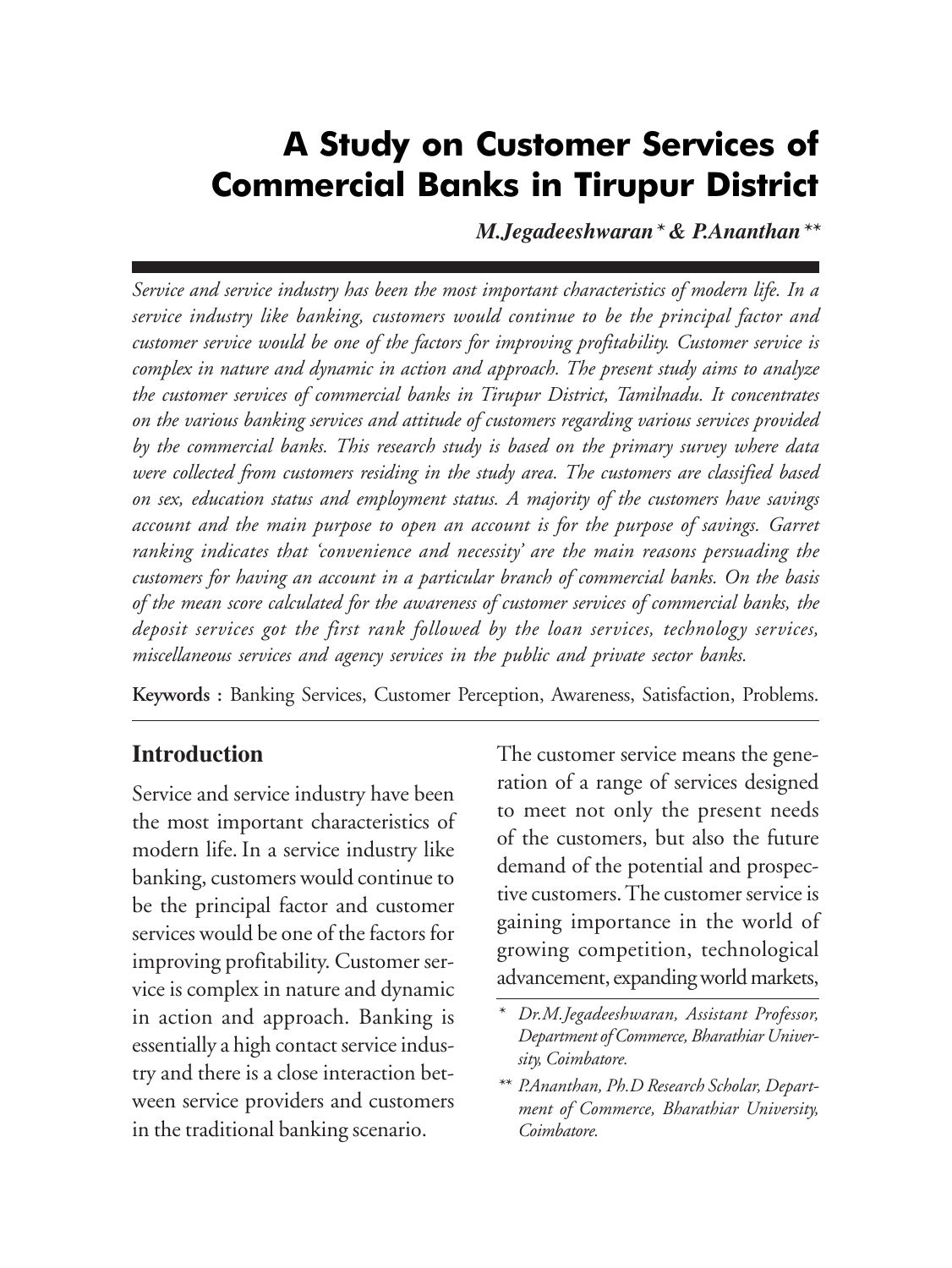#### *© 2012, Institute of Public Enterprise* CRM for New Age Banking

*Suresh Chandra Bihari\**

*Today the banking sector is fast paced and is constantly changing with new regulations, processes and policies in place. The banking sector has to constantly face challenges on various issues such as industry pressures with respect to the global competition, various regulations, efficiency of operations and also customer expectations. This intense competition makes it difficult for the banks to show profits or even show differentiation. The competitive advantage will be derived by those banks that show their efficiency in the operations and systems around customers and channels in order to deliver innovative products/services, retain the customers and enhance lifetime value. There are also several initiatives that have been taken up by the banks in order to gain a competitive edge over its competitors such as encompassing environment friendly initiatives to rural initiatives for financial inclusion and also working towards sustainable development.*

**Keywords :** Customer Relationship Management, Banking Sector, Customer Relation Initiatives.

#### **Introduction to Banking**

The Banking Regulation Act, (1949), defines banking as "accepting for the purpose of lending or investment of deposits of money from the public, repayable on demand or otherwise and withdrawal by cheque, draft and order or otherwise".

Before the initiation of the reforms in 1991, the Indian banking industry was lacking competition, low capital base, inefficiency and high transaction costs. The banking sector has been dominated by the Public Sector Banks (PSBs) ever since the nationalization in 1969. Banking sector reforms of the last two decades have placed greater emphasis

on structural measures and improvement in standards of disclosure and level of transparency. The reforms have brought about considerable improvements in the Indian banking sector related to capital adequacy, asset quality and profitability.

The main objective of the reforms in the Indian banking sector is to enhance the stability and efficiency of banks. The most outstanding feature of the reforms in the Indian banking sector is the emergence of the micro credit as an alternative to the conventional

*<sup>\*</sup> Dr.Suresh Chandra Bihari, Professor, Banking & Finance, IBS, Hyderabad and a Constituent of IFHE – Deemed University, India.*